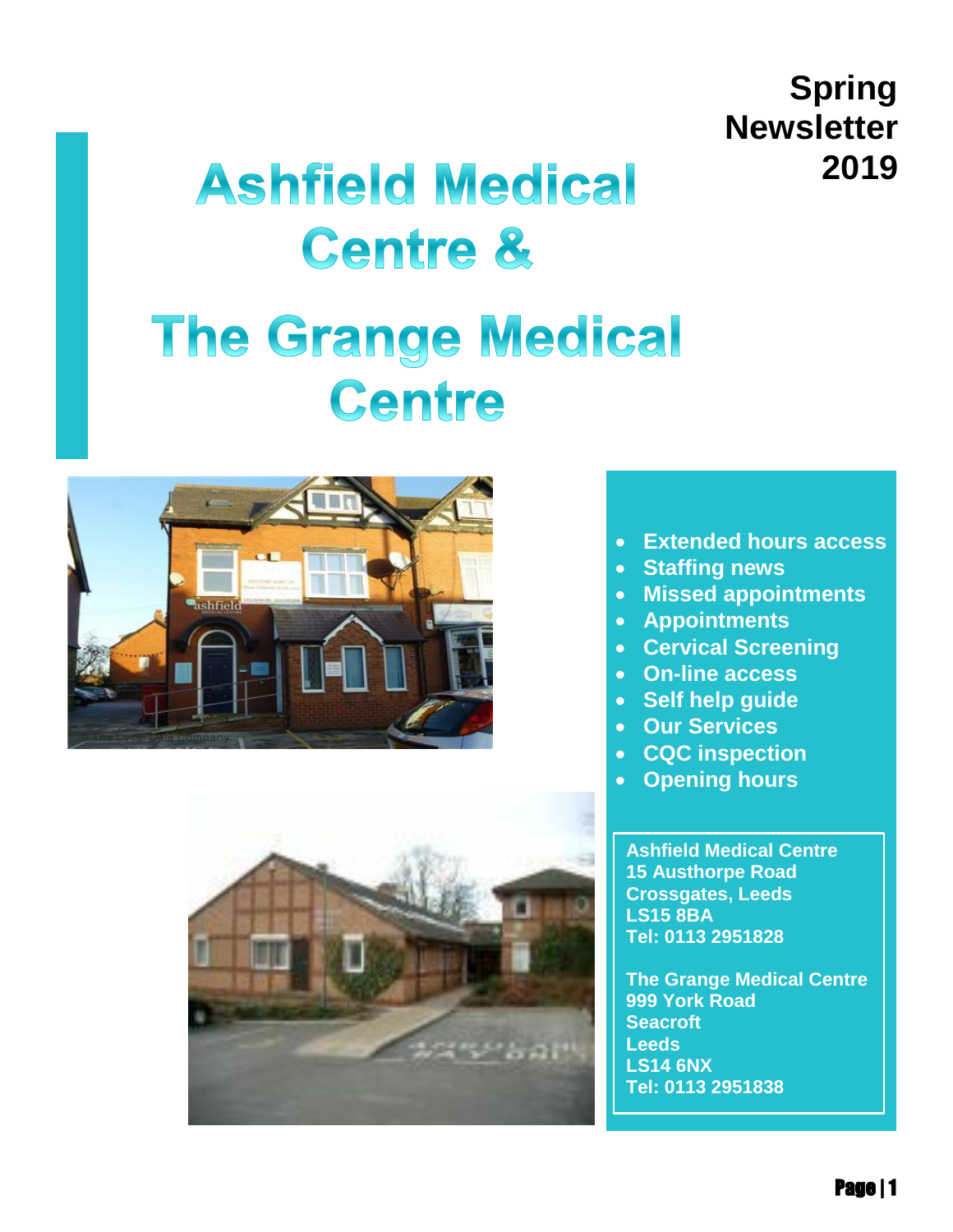## **Extended Hours Access Staffing News**

### . **Seacroft Hospital hub as well as the St. Georges Appointments are now available to book at the new Centre hub.**

In order to run evening and weekend GP clinics, the practices in South and East Leeds have joined together to open 'Hubs' that make the best use of the limited resources available for these kinds of services. By running clinics from fewer locations we are able to offer more appointments than if each practice opened in the evenings and on weekends.

### **Hub appointments are available:**

Monday to Friday 6.30pm to 8pm

Saturday 8am to 2pm

Sunday 8am to Midday

### **To book an appointment in the Extended Opening times please contact our Reception team to book.**

**If you need urgent care out of hours please call:- For urgent medical attention call 111 Call 999 for immediate, life-threatening emergencies**

### GP appointment? Don't need it? Cancel it!

### **Appointments**

l In January 2019:

**25** GP appointments were missed wasting over 4 hours of GP time. Appointments that are no longer needed can be cancelled by text message, online, over the phone or in person.

We have recently increased the number of appointments available to pre-book and reduced the number of on the day appointments to accommodate only those who have need to see a GP urgently. Our pre-booked appointments are longer to ensure our patients get the best out of their consultation with their GP.

**It is with sadness that we announce that Dr Morris is leaving the practice as a GP and Partner after almost 10 years. Dr Morris has been a valued member of the team at Ashfield and The Grange and will be greatly missed by staff and patients alike. Her last working day at the practice will be 13th March. We wish her all the best for the future.**

### **"Dear Patients**

**I have always thought that being a GP for Crossgates and Seacroft community is such a privilege and have been very proud to have been your GP. I couldn't have asked for more lovely people and families to care for. It has been great to get to know you and try and help in anyway I have been able. I will miss you all.Wishing you all the very best health and happiness.**

**Dr Morris"**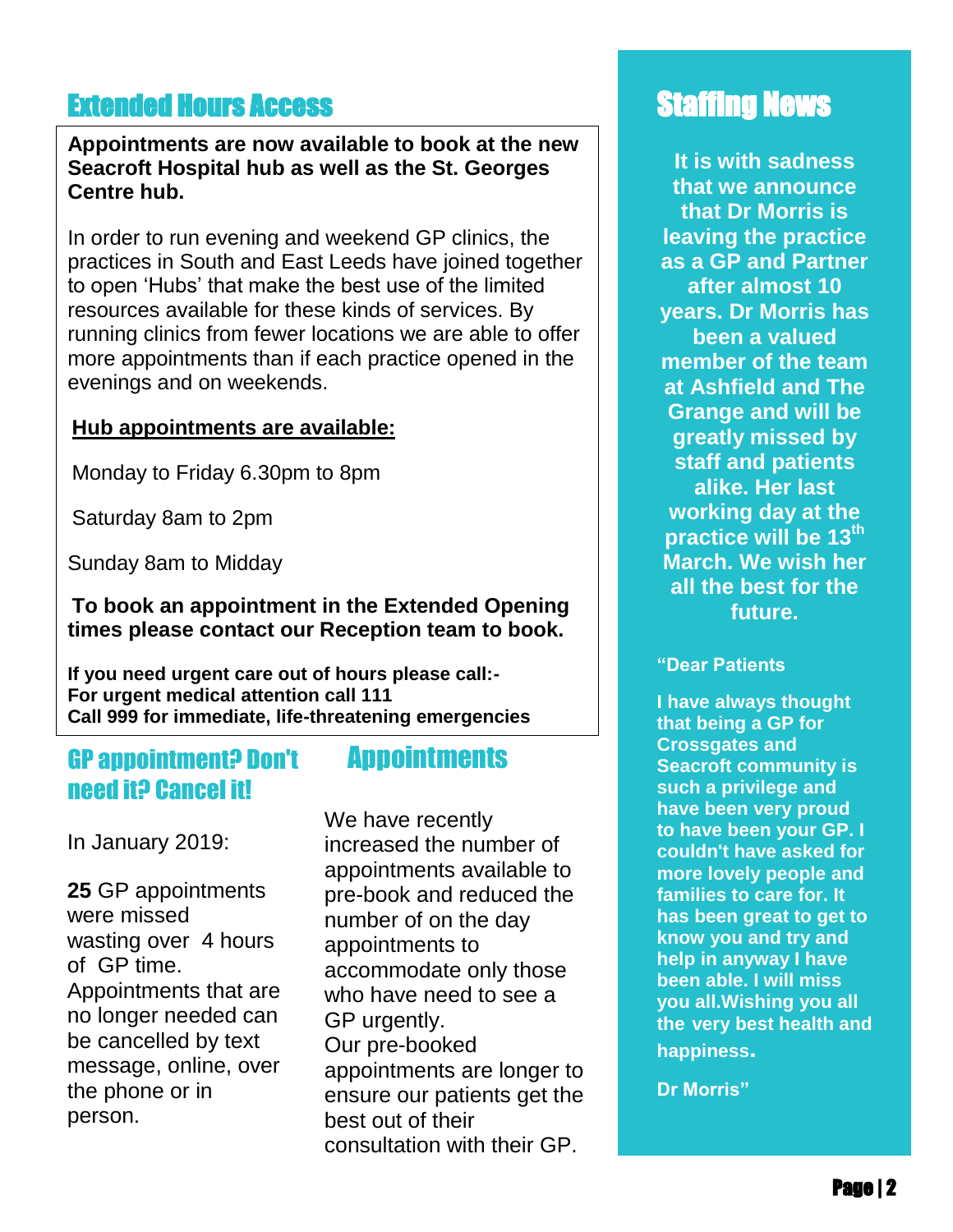

 cervical cancer since it was established in 1988, saving an estimated 5,000 lives a The NHS Cervical Screening Programme has made a huge impact on survival rates for year, however, screening is at a 20-year low.

- Two women die every day from cervical cancer in England
- Cervical screening can stop cancer before it starts by preventing potentially harmful cells from developing
- Don't ignore your cervical screening invite. If you missed your last cervical screening, book an appointment with your GP practice now
- Cervical screening saves lives encourage the people that you love to get screened if they are overdue a test.
- For further information, please visit **nhs.uk/cervicalscreening**

### nur nuvujo<br>India k Online Access

Online access allows you to book appointments and order repeat medication online. Once you are registered for online access, you can download the patient access app to your mobile phone allowing you to book appointments and order medication wherever you are. If you would like to register please bring your photo ID into the practice and our Reception team can set up your on-line access account. For help getting started ask for the patient guide to on-line services or book an appointment with our Digital Champion. **We have recently expanded the amount of information available for patients to view on their on-line medical record. This includes consultations and documents.**

# Coughs and Colds

**A quick self help guide: Drinking enough fluids to prevent** 

**dehydration.**

**Steam inhalations with menthol, salt water nasal sprays or drops may be helpful.**

**Vapour rubs may help relieve symptoms for children.**

**Hot drinks (particularly with lemon), hot soups and spicy foods can help to ease irritation and pain in your throat.**

**Sucking sweets or lozenges which contain menthol or eucalyptus may sooth your throat.**

**Gargling with salt water may help a sore throat.**